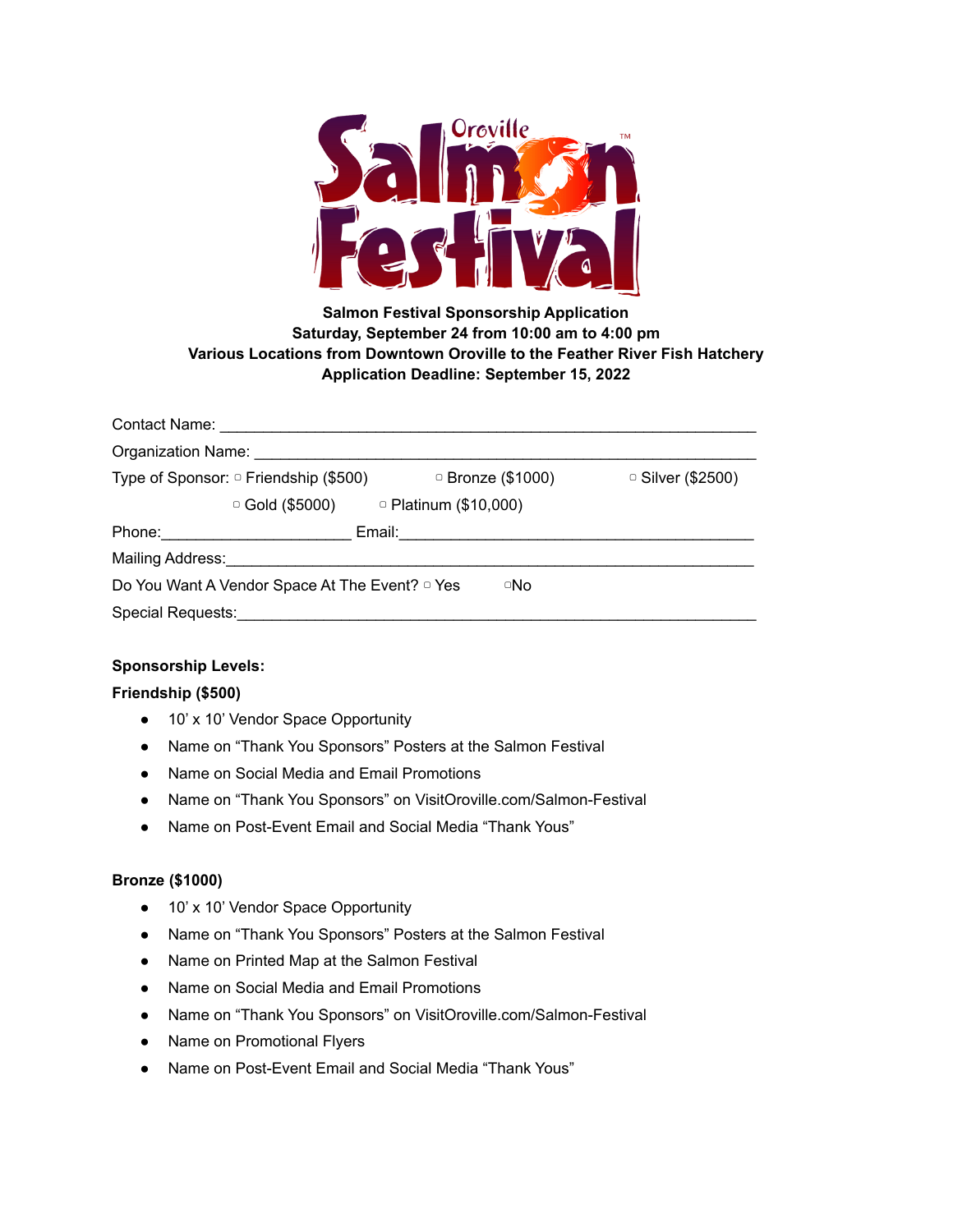### **Silver (\$2500)**

- 10' x 10' Vendor Space Opportunity
- Logo on "Thank You Sponsors" Posters at the Salmon Festival
- Name on Printed Map at the Salmon Festival
- Name on Social Media and Email Promotions
- Logo on "Thank You Sponsors" on VisitOroville.com/Salmon-Festival
- Logo on Promotional Flyers
- Name on Post-Event Email and Social Media "Thank Yous"

#### **Gold (\$5000)**

- 10' x 10' Vendor Space Opportunity
- Logo on "Thank You Sponsors" Posters at the Salmon Festival
- Logo on Printed Map at the Salmon Festival
- Logo on Social Media and Email Promotions
- Logo on "Thank You Sponsors" on VisitOroville.com/Salmon-Festival
- Logo on Promotional Flyers
- Logo on Post-Event Email and Social Media "Thank Yous"

#### **Platinum (\$10,000)**

- 10' x 10' Vendor Space Opportunity
- Logo on "Thank You Sponsors" Posters at the Salmon Festival
- Logo on Printed Map at the Salmon Festival
- Logo on Social Media and Email Promotions
- Logo on "Thank You Sponsors" on VisitOroville.com/Salmon-Festival
- Logo on Promotional Flyers
- Logo on Post-Event Email and Social Media "Thank Yous"
- Named as Sponsor on Press Release
- Company Banner at the Salmon Festival

#### **Additional Event Information**

#### **Payments must be made in advance to secure your space.**

**Times:** Set up begins no earlier than 8:00 am. Event hours are 10:00 am to 4:00 pm. Breakdown before 4:00 pm is prohibited and may result in vendor suspension from future events.

**Rain or Shine Event:** Please prepare for all weather conditions. Vendor fees are non-refundable, with the exception of cancellations made by the Oroville Area Chamber of Commerce.